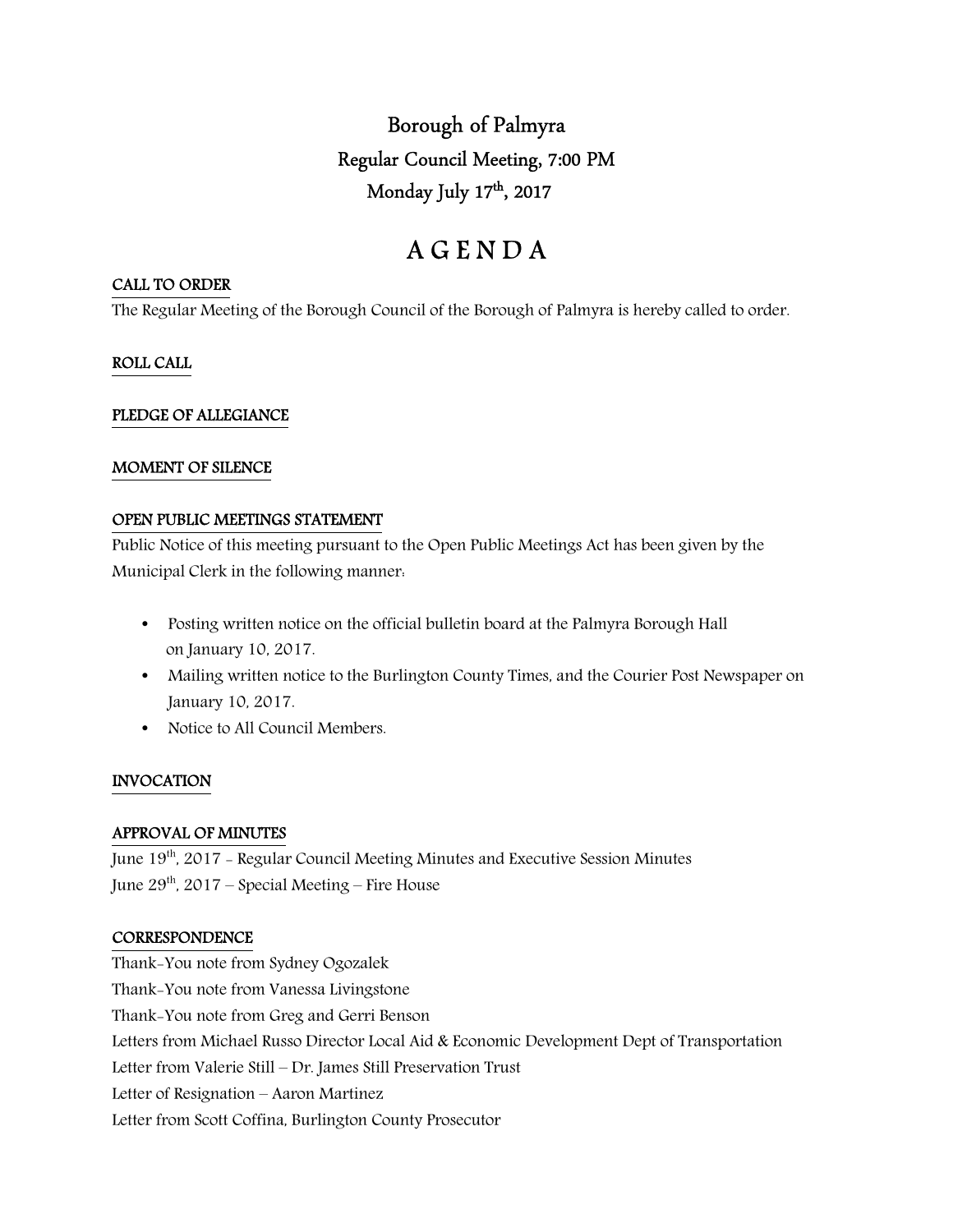Notification received United States Bankruptcy Court regarding Greenscape Tree Services, LLC.

## PUBLIC PORTION

This public portion is for discussion on professional updates, resolutions and ordinances listed on the agenda. Please sign in at the podium, state your name and address for the record. Council will give all comments appropriate consideration. Each citizen will be allotted up to five (5) minutes to speak, in order to allow everyone an opportunity to ask questions and express their opinions or concerns. Please direct all comments to the Mayor. Each citizen may only speak once during each public portion.

# ORDINANCES ON FIRST READING (Public Hearing AUGUST 21<sup>ST</sup>, 2017).

Ordinance 2017-07, An Ordinance Of The Borough Of Palmyra Amending Ordinance 2013-20 Regulating Vacant/Abandoned Properties.

Ordinance 2017-08, An Ordinance of the Borough of Palmyra Establishing a Abandoned Property List in Accordance with N.J.S.A. 55:19-55.a.

## RESOLUTIONS Consent Agenda

Resolution 2017-161 to Resolution 2017-169 will be enacted as a single motion, if any resolution needs additional discussion it will be removed from the consent agenda and voted on separately.

- Resolution 2017–161, Resolution Requesting Approval of Item of Revenue and Appropriation NJSA 40A: 4-87 (Chapter 159) NJ Economic Development Authority, Hazardous Discharge Site Remediation Fund (HDSRF) for \$39,600.00.
- Resolution 2017-162, Resolution Appointing Richard Dreby as Acting Code Enforcement Officer effective June  $26<sup>th</sup>$ , 2017 at the rate of \$20.40 per hour not to exceed 28 hours per week.
- Resolution 2017–163, Resolution Authorizing the Award of a Non-Fair and Open Contract for Professional Legal Services To Adam Greenberg, Esquire.
- Resolution 2017–164, Resolution Approving P S E & G's Traffic Plans for the Closing of Broad Street, County Route 534 for the Replacement of Gas Mains on or about August  $1<sup>st</sup>$ , 2017
- Resolution 2017-165, Resolution Appointing Michele Wright-Sykes as Community Center Scheduling Coordinator Effective August 4<sup>th</sup>, 2017 per the Terms of her Offer of Employment dated June 10<sup>th</sup>, 2017
- Resolution 2017-166, Resolution Appointing Stacey M. Brugler as Finance/Payroll/Accounts Payable Clerk Effective August 4<sup>th</sup>, 2017 per the Terms of her Offer of Employment
- Resolution 2017-167, Resolution amending Terms of Employment for Donna Condo, CMFO to equivalent of 28 hours per week at an annual salary of \$87,000.00, and Authorizing compensation for additional hours worked since 28 hours per week at an annual Salary of \$87,000.00, and Authorizing Compensation for Additional Hours Worked since Resignation of Former Finance/Payroll Clerk.
- Resolution 2017–168, Resolution Appointing Doretha R Jackson as Acting Municipal Clerk for the Borough of Palmyra until Such Time RMC Certification is Obtained Effective August 1, 2017 at a Salary of \$46,410.00.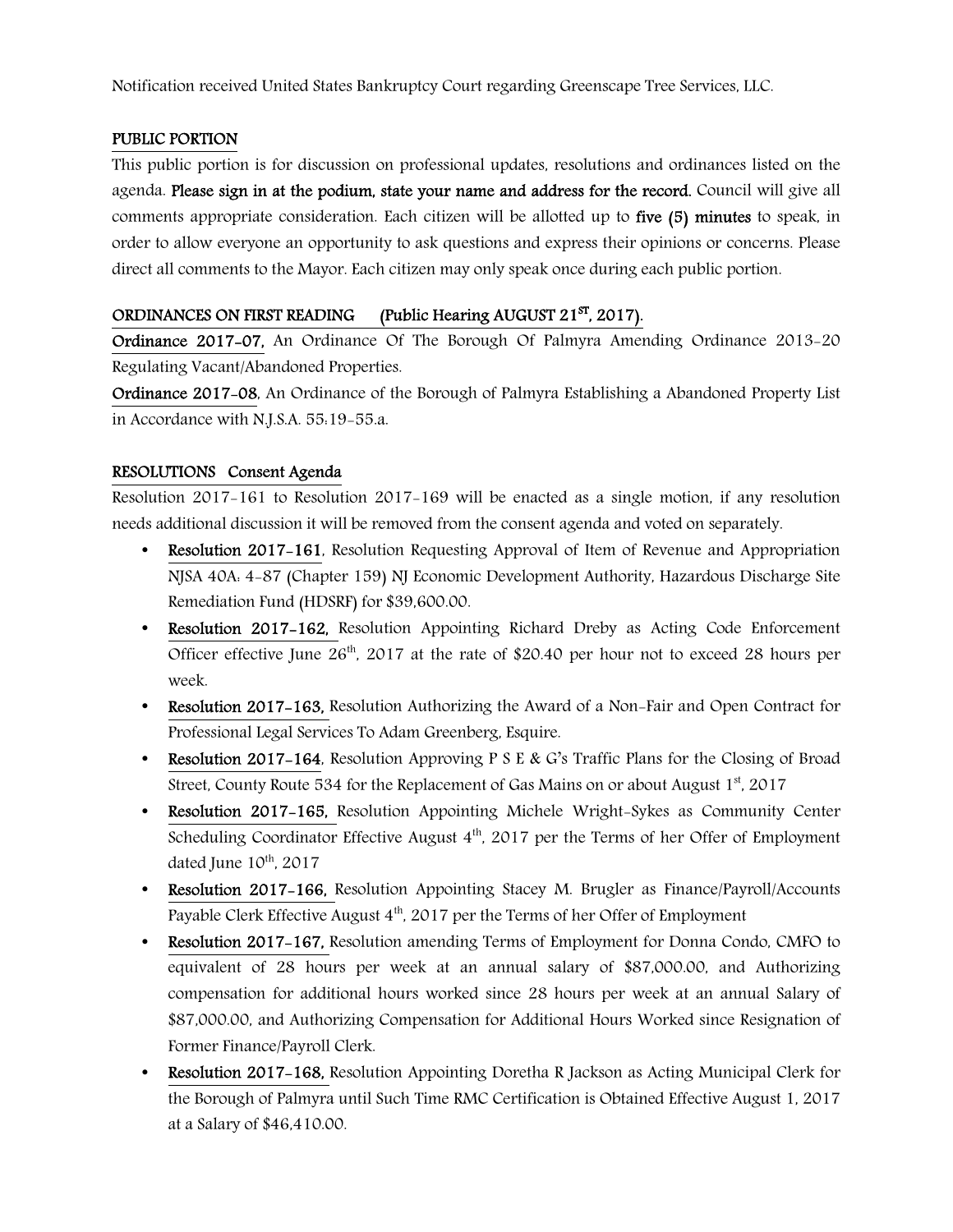**Resolution 2017–169, Resolution Authorizing the Payment of Bills for the Month of July 2017** In the Amount of \$1,439,101.87.

# MOTION TO APPROVE TREASURERS REPORTS

June 2017

# COMMUNITY SPOTLIGHT

- Summer Concert Series
- Farmer's Market
- National Night Out August  $1<sup>st</sup>$ , 2017

## DISCUSSION ITEMS

## NEW Business

- Capital Improvement Ordinance
- Temple Blvd Improvements & Signage
- Proposed Parking Enforcement and Amendments and SLEO 1s
- Vacant/Abandoned Properties & Code Enforcement Update
- NJ DCA Small Cities Public Facilities Program Grant Application: ADA-compliant crosswalks on MHD and within the Harbour
- NJ DOT Safe Streets to Transit Grant Program: Broad Street Calming Project
- Trash collection bid documents current contract expires March  $31<sup>st</sup>$ , 2018
- Legion Field Improvements
- Proposed amendment to Ordinance regulating Towing

## OLD Business

- Waterfront Park Naming Project
- Riverfront Park Project
- Potential referendum for purchase of ladder truck and Fire Department Open House
- Master Plan-10 year review, Land Use Ordinance Review
- Various road improvements & potential vacations
- Virginia, Oregon, Maryland Avenues safety concerns
- Palmyra Police Association/ CBA Negotiations
- Tony's Barbershop Mural
- Fillit Mediation & Trial
- Municipal Lien Properties
- 34 Pear Street Foreclosure and Borough Housing Rehab Lien Agreement
- Orchard Avenue, Kennedy Street & Filmore Street
- Fair Share Housing/ COAH Obligation
- Fuel Storage/ Distribution Project
- Stop Signs and Striping
- Security Cameras